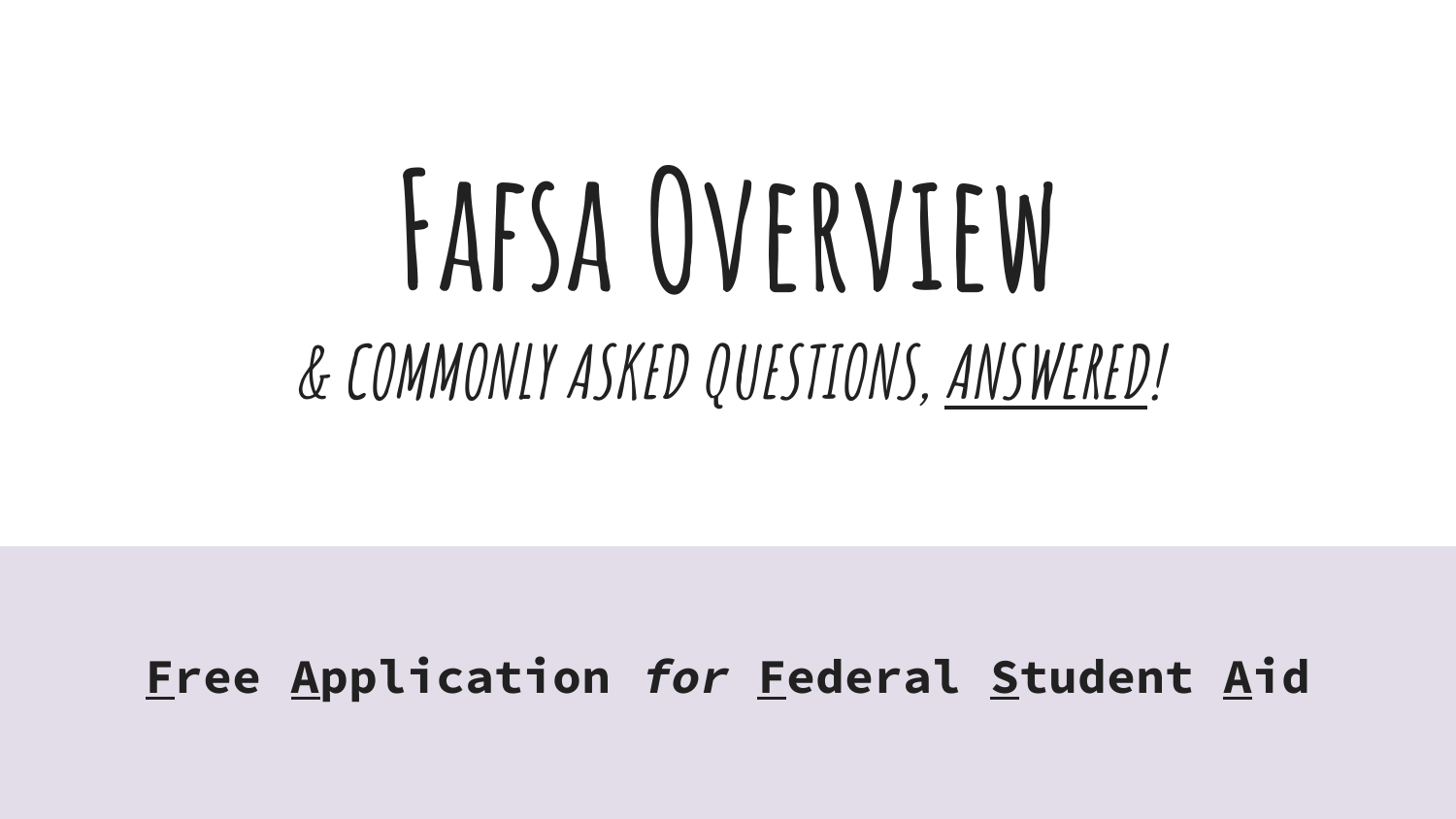## **COMMONLY ASKED QUESTIONS:**

- What are Federal Student Aid Programs?
- When is FAFSA due?
- How do I complete FAFSA?
- Which parent do I use to help me complete FAFSA?
- What happens after I've completed FAFSA?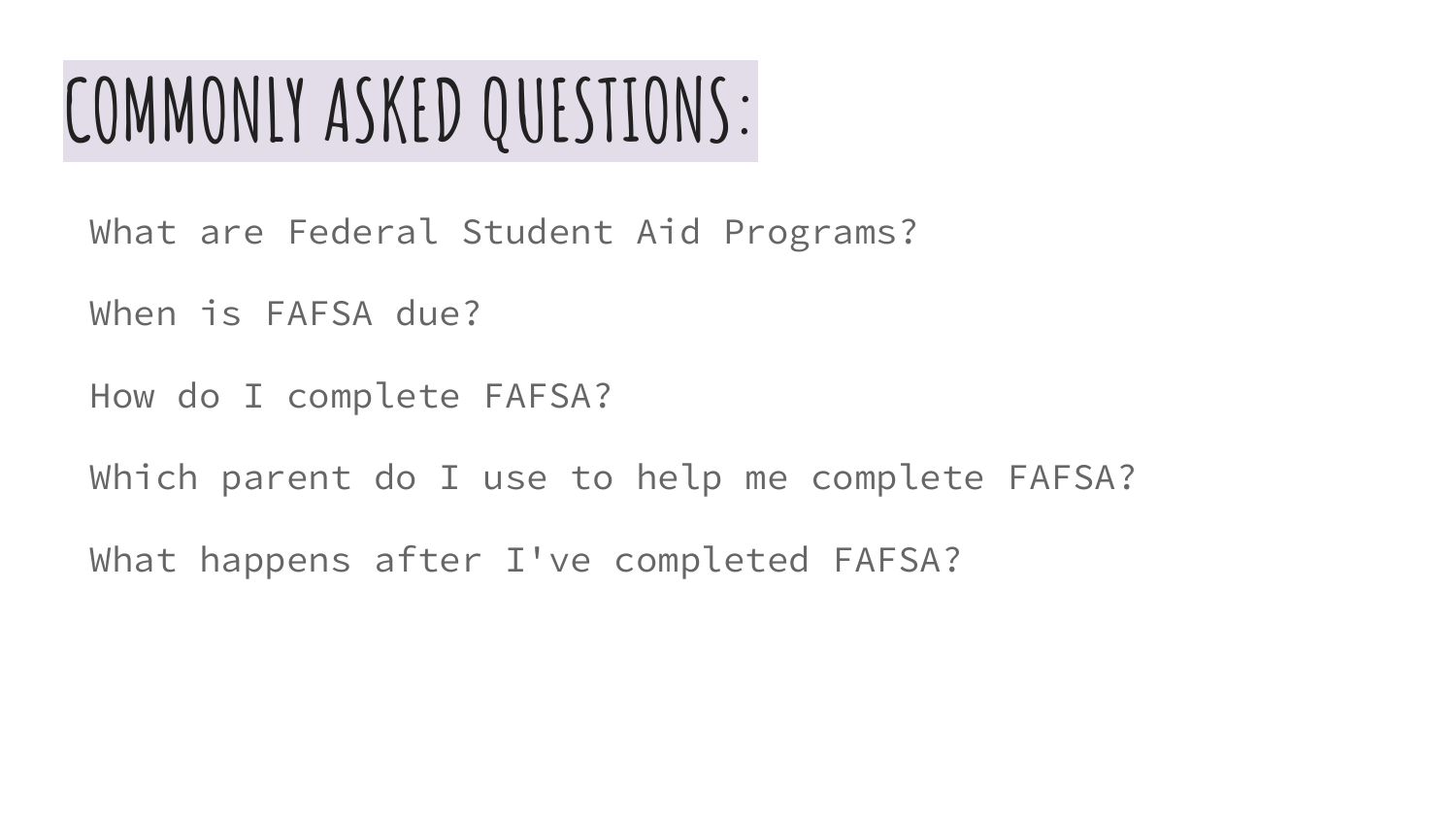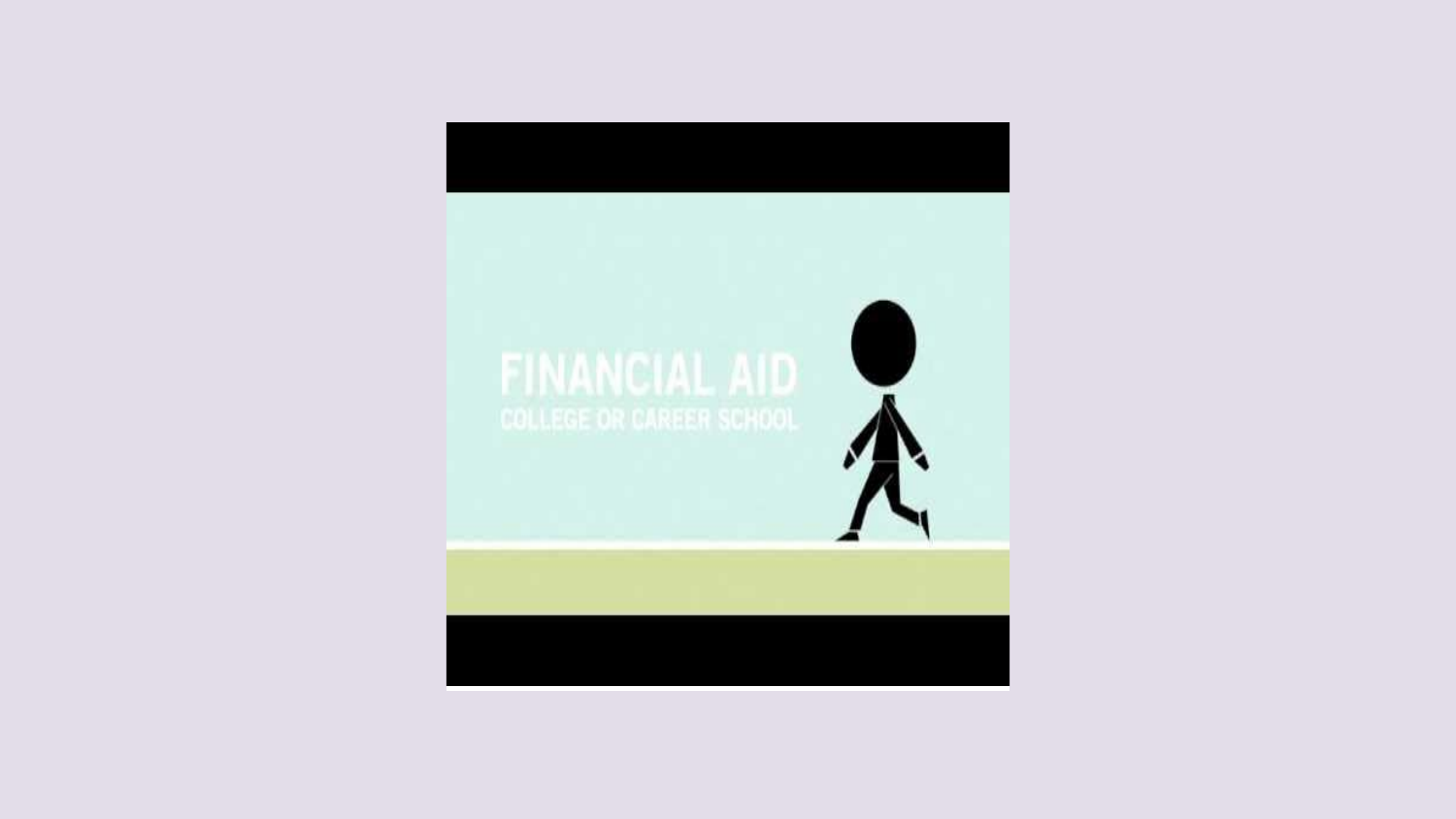# $FAFSA$   $15...$

-FAFSA is the Free Application for Federal Student Aid.



-Federal Student Aid is financial aid from the federal government to help you pay for education expenses at an eligible college or career school. Grants, loans and work-study are types of federal student aid.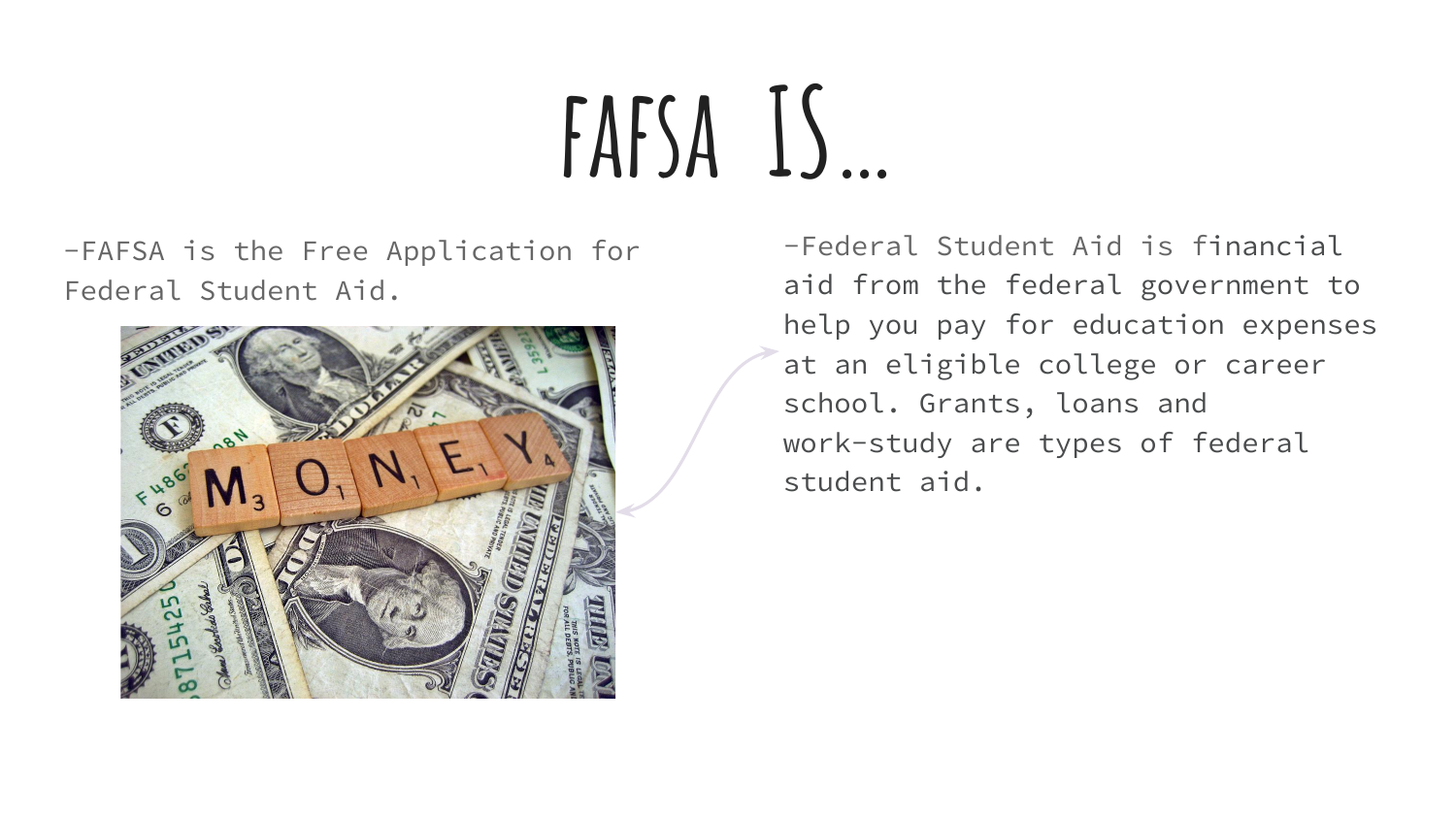### **What are Federal Student Aid Programs?**

These are programs authorized under Title IV of the Higher Education Act of 1965 that provide **grants, loans and work-study** funds from the federal government to eligible students enrolled in college or career school.

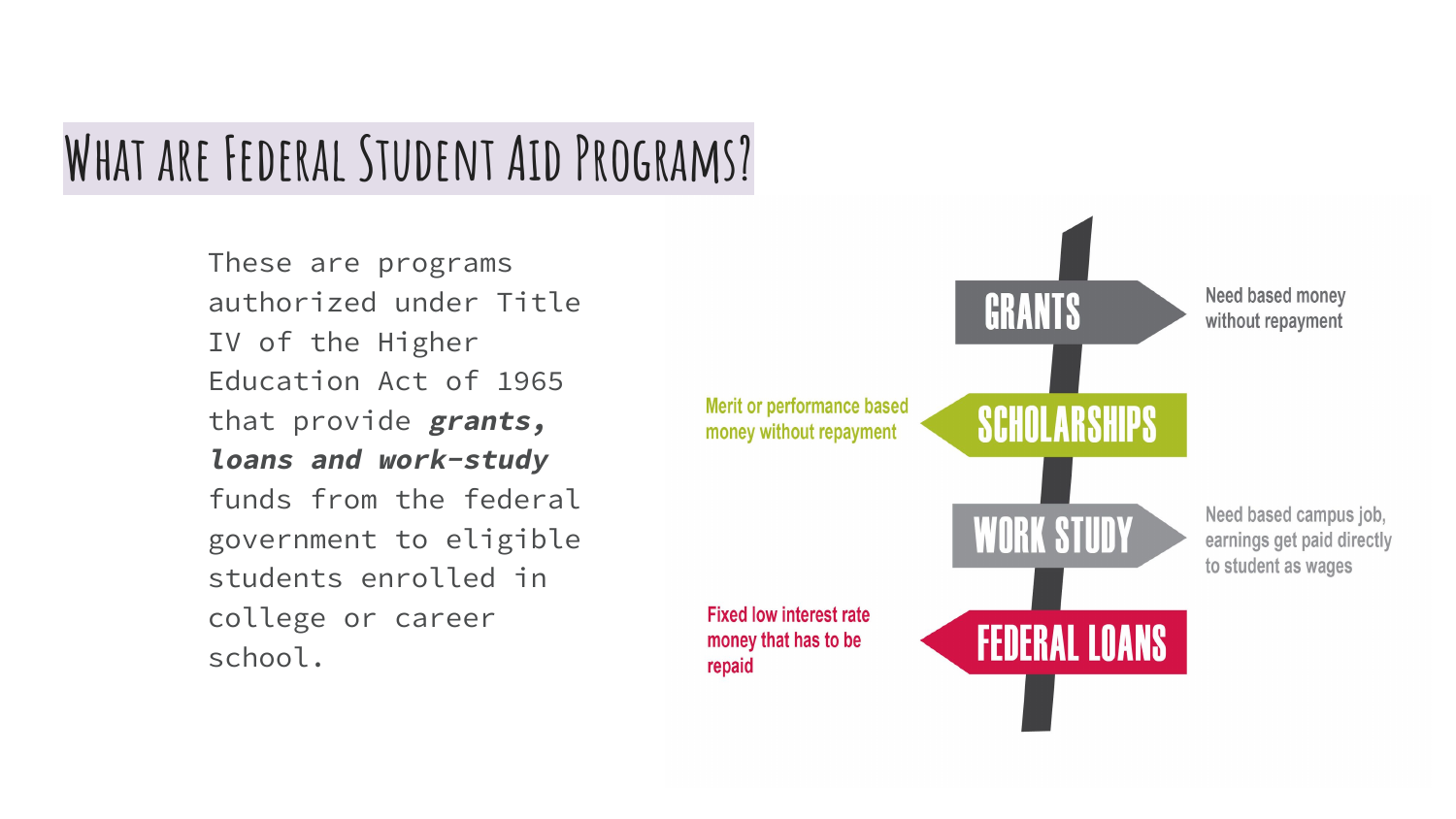# **Types of Student Aid**

#### **-Grants**

Financial aid, often based on financial need, that does not need to be repaid.

#### **-Work-Study**

A Federal student aid program that provides part-time employment while you are enrolled in school to help pay your education expenses.

#### **-Federal Student Loans**

A loan funded by the federal government to help pay for your education. A federal student loan is borrowed money you must repay with interest. There are two types of loans, Direct Subsidized and Direct Unsubsidized.

#### **Two different types of Student Loans!**

#### Direct Subsidized Loans:

-Your school determines the amount you can borrow, and the amount may not exceed your financial need. -The U.S. Department of Education pays the interest on a Direct Subsidized Loan while you're in school at least half-time, for the first six months after you leave school (referred to as a grace period), and during a period of deferment (a postponement of loan payments).

#### Direct Unsubsidized Loans:

-Your school determines the amount you can borrow based on your cost of attendance and other financial aid you receive. -You are responsible for paying the interest during all periods. -If you choose not to pay the interest while you are in school and during grace periods and deferment or forbearance periods, your interest will accrue (accumulate) and be capitalized (that is, your interest will be added to the principal amount of your loan).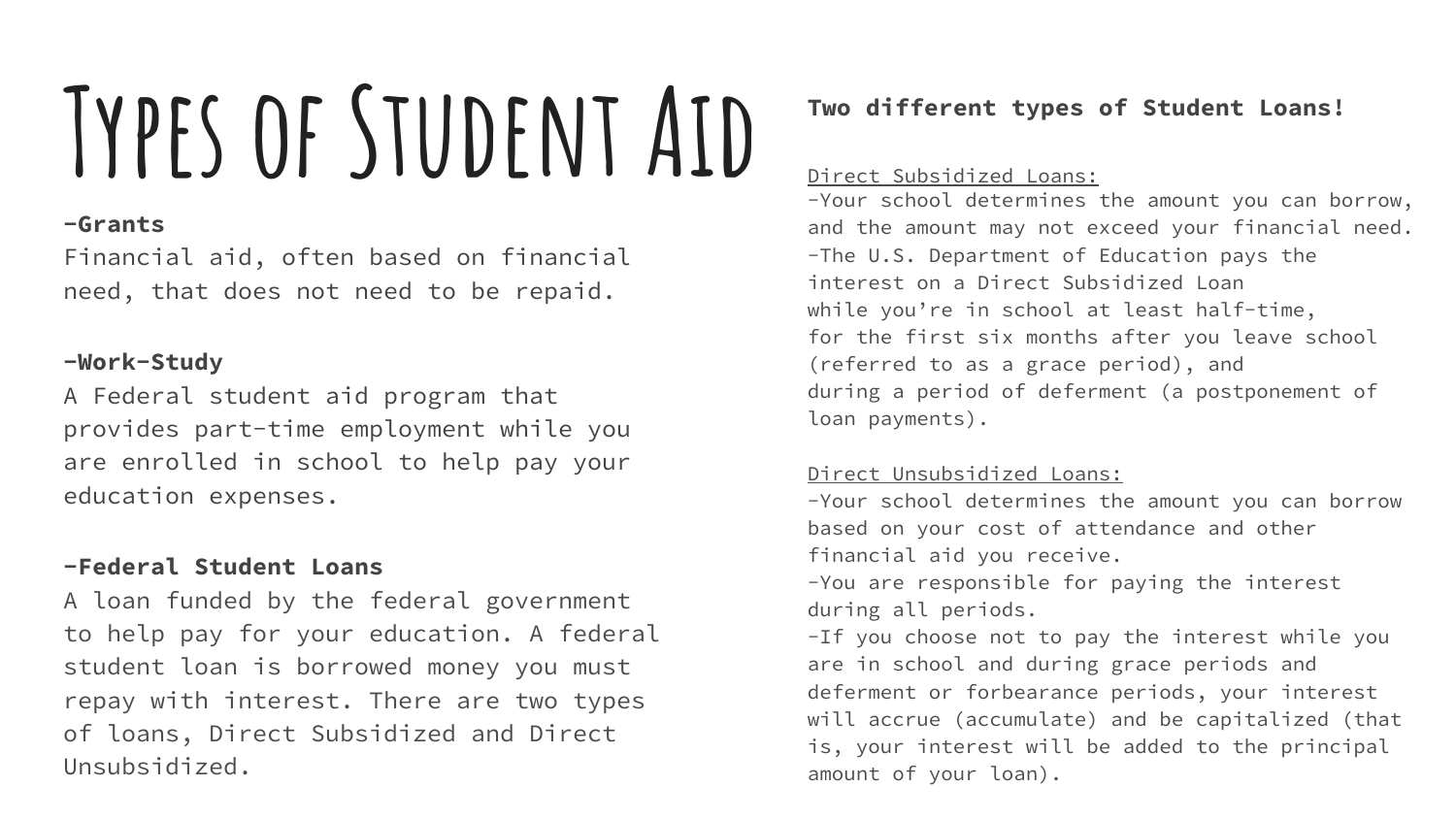## **When is FAFSA due?**

-You can start your online application on **October 1st** each school year!

-Most financial aid is on a first-come, first-served basis so applying early is important. However, there is no specific due date...you're still not too late to apply!

-Colleges/Universities usually do have their own due dates for FAFSA, so make sure you check with each school you apply to.

FAFSA & Application DUE DATES @ WA STATE SCHOOLS:

WSU:January 31st, 2018

UW:January 15th, 2018

CWU:February 1st, 2018

WWU:January 31st, 2018

EWU:February 1st, 2018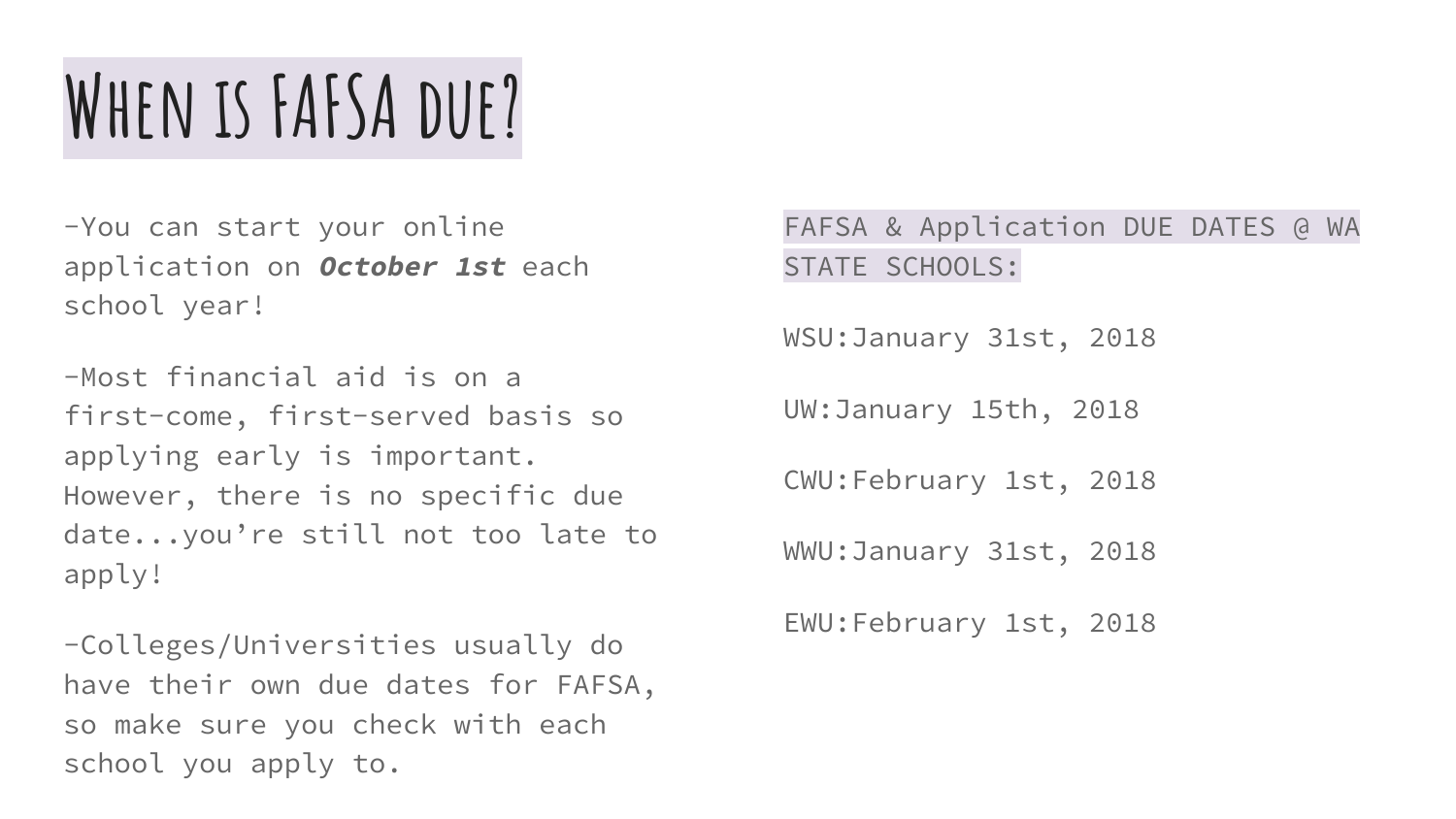# **HOW DO I COMPLETE FAFSA!?**

#### Complete FAFSA in 5 steps!

Step 1: Get FSA ID -you will need your Social Security Number (fsaid.ed.gov)

Step 2: **1 Parent will also need to get FSA ID**- they will need their Social Security Number •Each college student in the house will need their own FSA ID

•Parents will use the same FSA ID for each child going to college in their household Step 3: **Gather Documents!**You will need all of the following information to fill out your FAFSA online:

•Social Security Numbers (parents and students)

•Driver's License Number

•2016 Tax Information (parents and students if they worked in 2016)

•Your tax info may be available online through IRS "tab" in FAFSA application online •Records of any untaxed income such as: Social Security, Welfare, Veteran benefits,TANF and child support (parents and students)

•Information on savings, investments, and business farm assets (parents and students) Step 4: **Go to FAFSA.gov** or KHS Career Center webpage and click on FAFSA Application Step 5: **Submit the Application** once complete and after it's signed with FSA ID's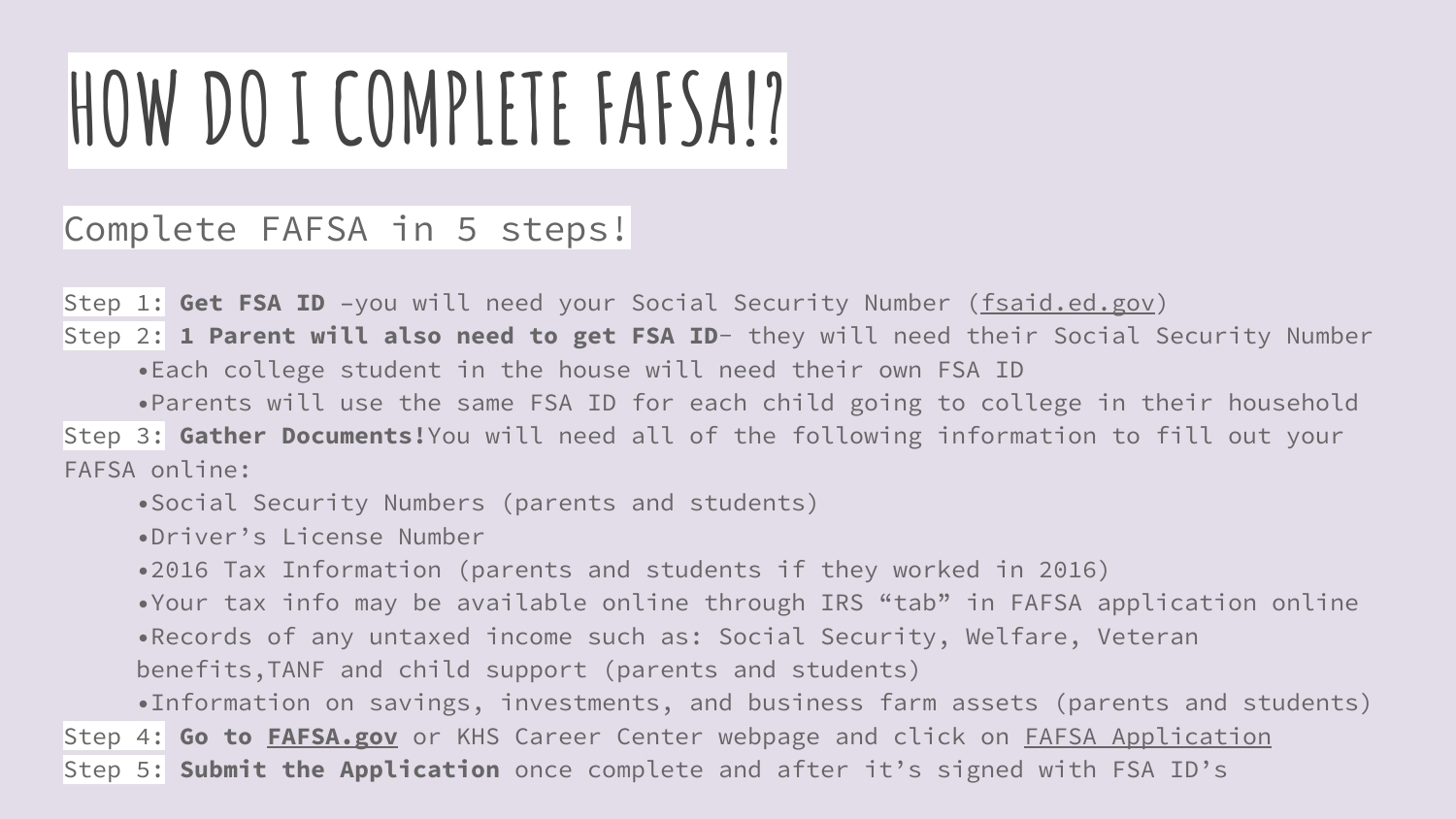## WHICH PARENT SHOULD DO FAFSA WITH ME?



Dependent students are required to report parent information on the Free Application for Federal Student Aid (FAFSA). For reporting purposes, "PARENT" means your legal (biological or adoptive) parent or stepparent, or a person that the state has determined to be your legal parent.

Use this guide to figure out which parent's information to include (depending on your family situation).

for the parent who provided more Did you live with one parent more than the financial support over the past 12 months or in the last year you Do your parents<br>live together? other over the past Are your parents 12 months? married to each other? received support. Report information for both You do not need to parents on the FAFSA, even if Report information on report additional they were never married, are the FAFSA for the parent Report information for both Has this parent parent information. parents on the FAFSA. divorced, or are separated. you lived with more. remarried? Also report information for your stepparent on the FAFSA

The following people are not your parents unless they have legally adopted you:







**Federal Student Aid** 

An OFFICE of the U.S. DEPARTMENT of EQUCATION



If you're not sure whom to report as a parent, you can visit StudentAid.ed.gov/fafsa/filling-out/parent-info or call 800-4-FED-AID (800-433-3243).

Report information on the FAFSA

'If you're not sure whether you are a dependent student, go to StudentAid.gov/fafsa/filling-out/dependency



Grandparents **Foster Parents** 



PROUD SPONSOR of the AMERICAN MIND®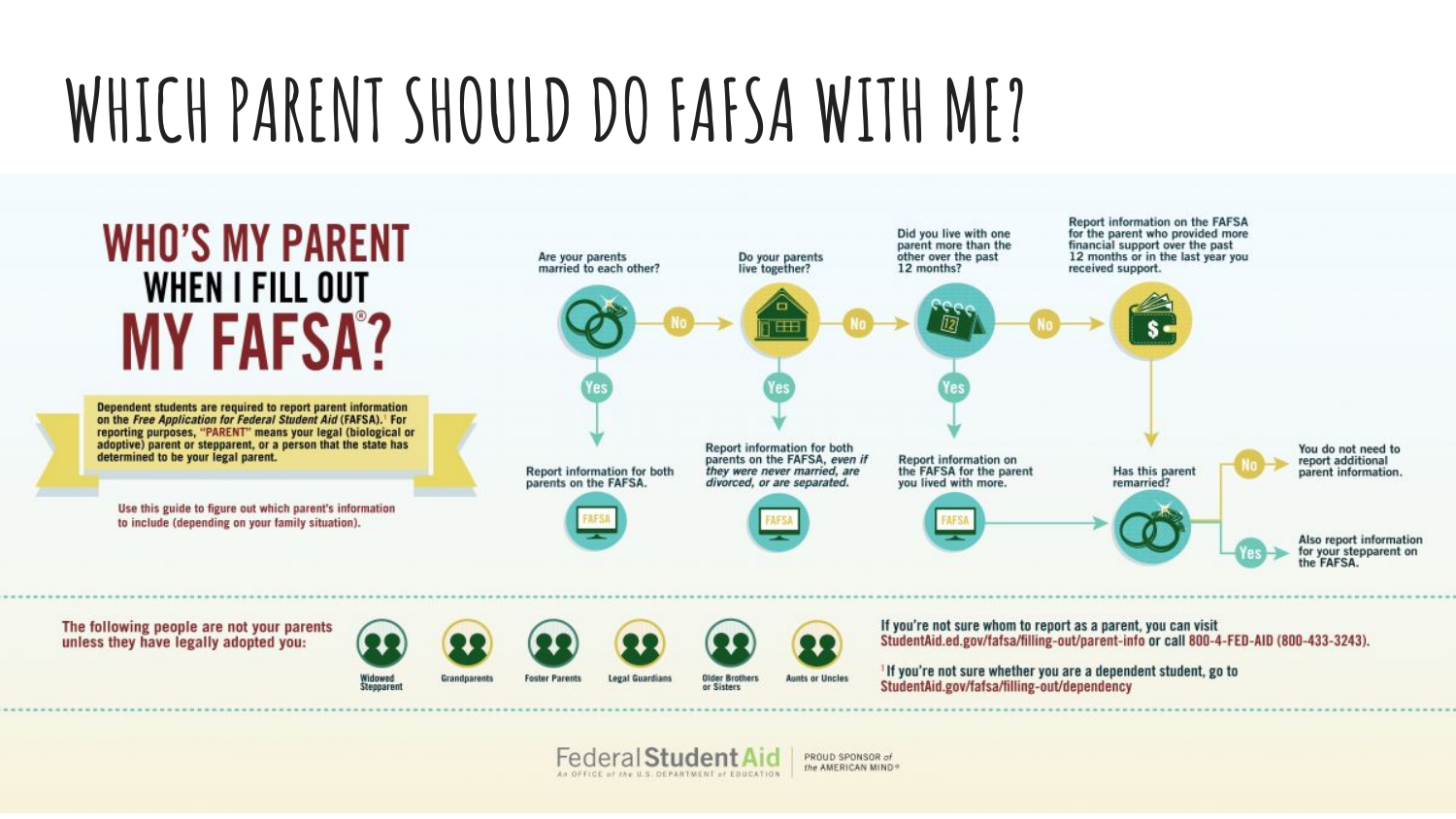# **After the FAFSA: WHat Happens Next?**



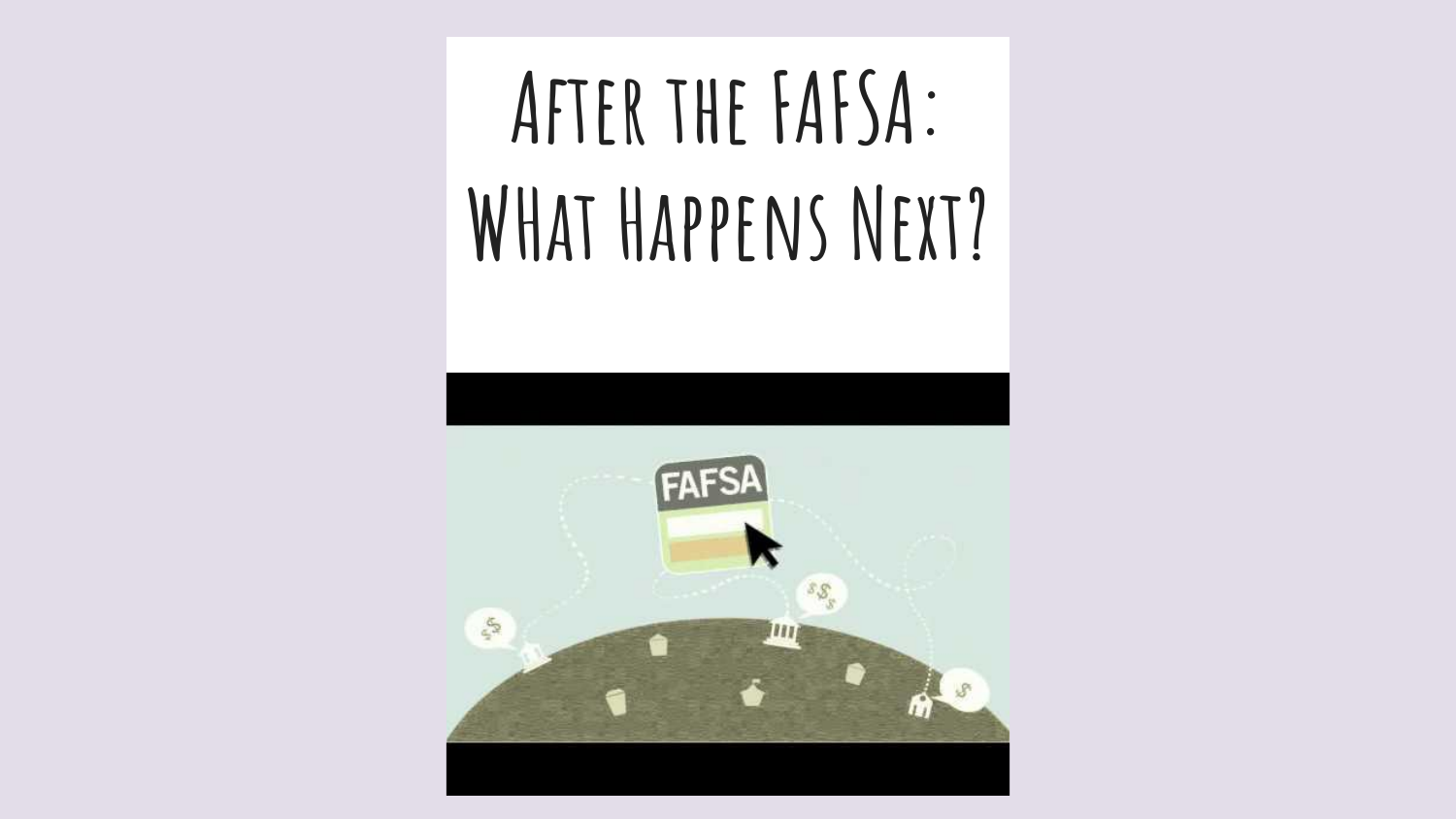### COMPUTER LOGIN INFO FOR FAFSA EVENT

### **USERNAME:career.center** PASSWORD: Fafsa458!